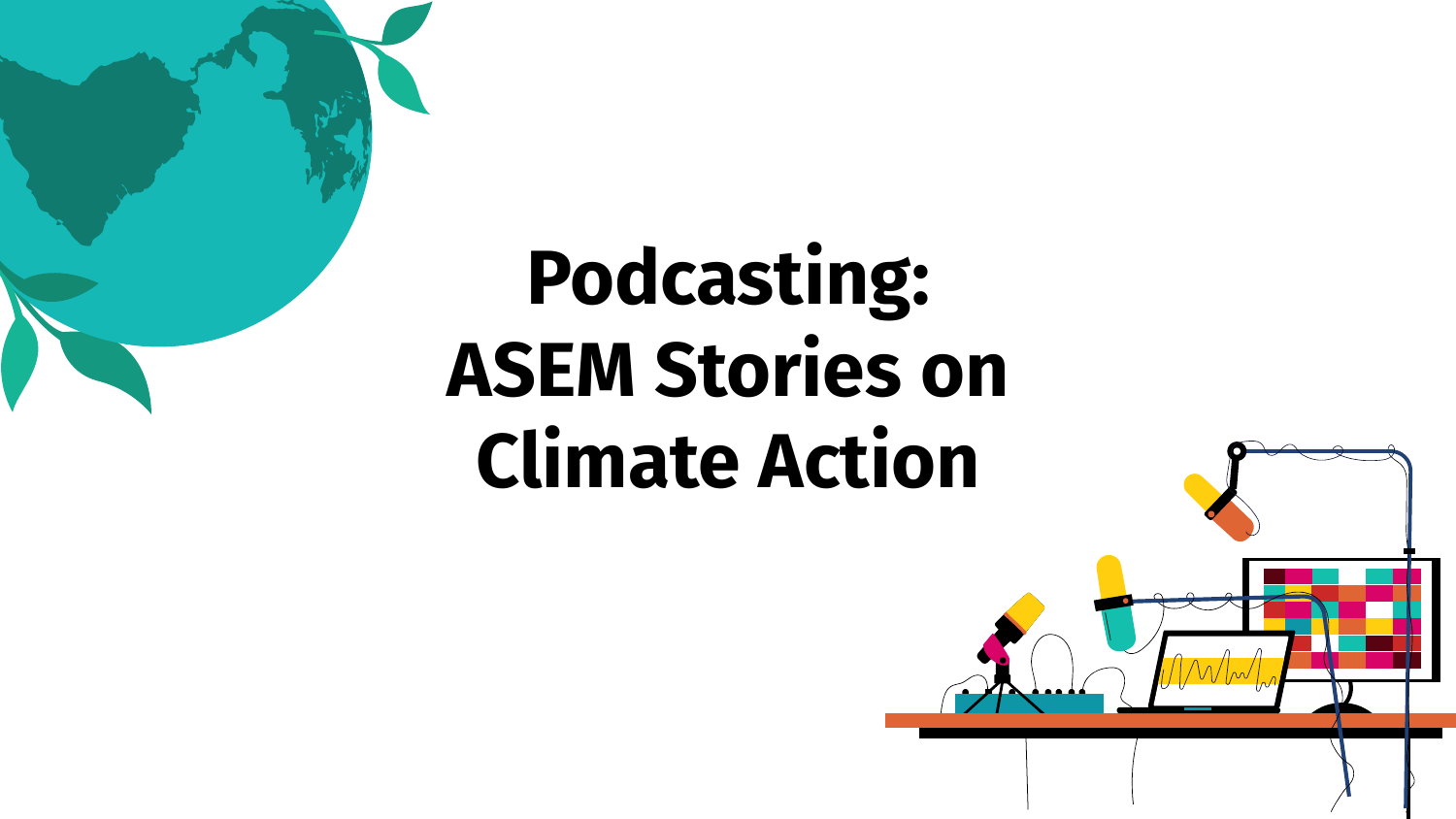# *Who listens to podcasts more - Asia or Europe?*

*Go to menti.com and use the code 8605 6662*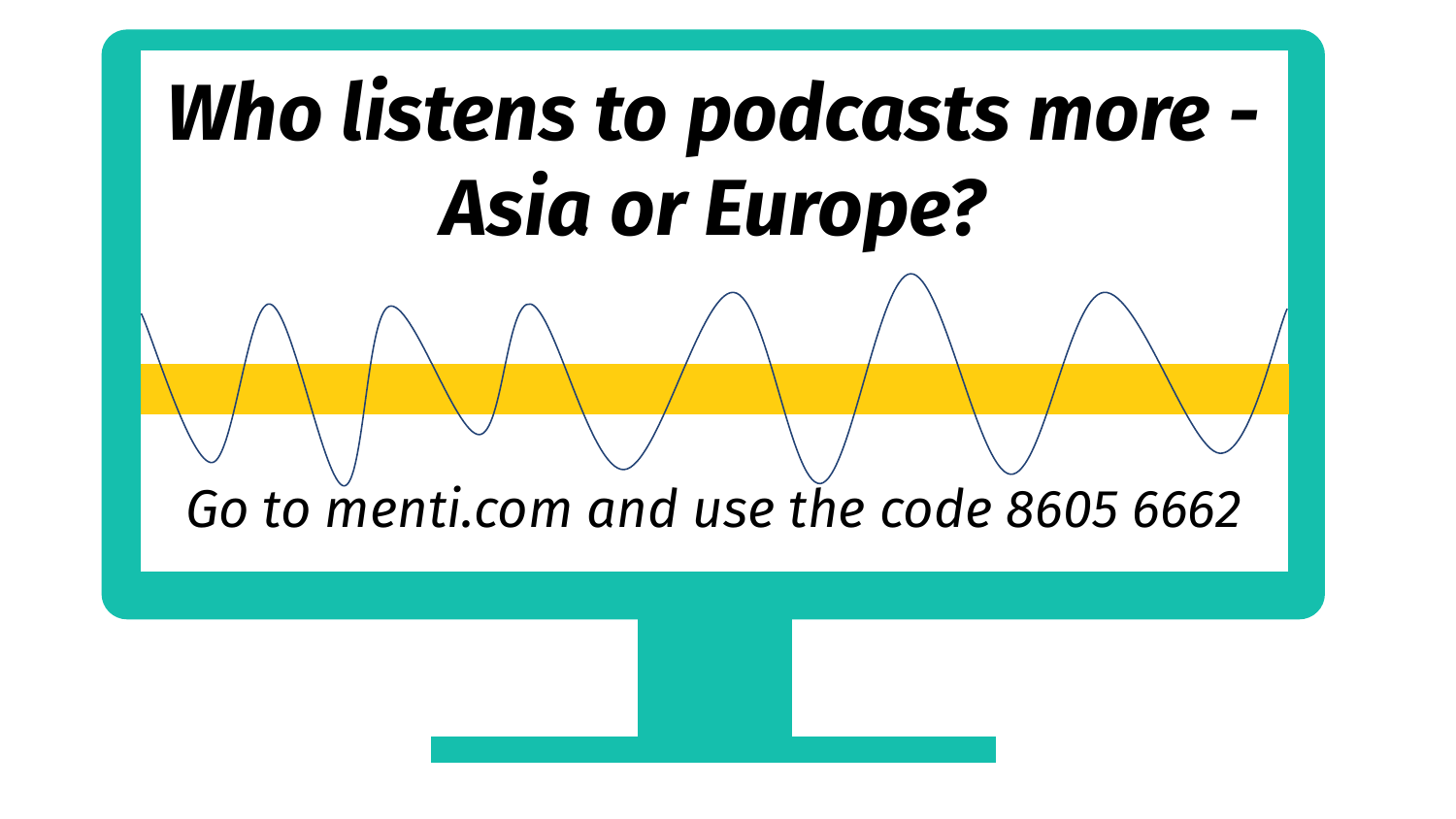

### **What is Podcasting?**

"Netflix for radio"

~Dennis Nielsen, 2021

### **SDG 13: Climate Action**

"Take urgent action to combat [climate](https://en.wikipedia.org/wiki/Climate_change)  [change](https://en.wikipedia.org/wiki/Climate_change) and its [impacts"](https://en.wikipedia.org/wiki/Effects_of_climate_change)

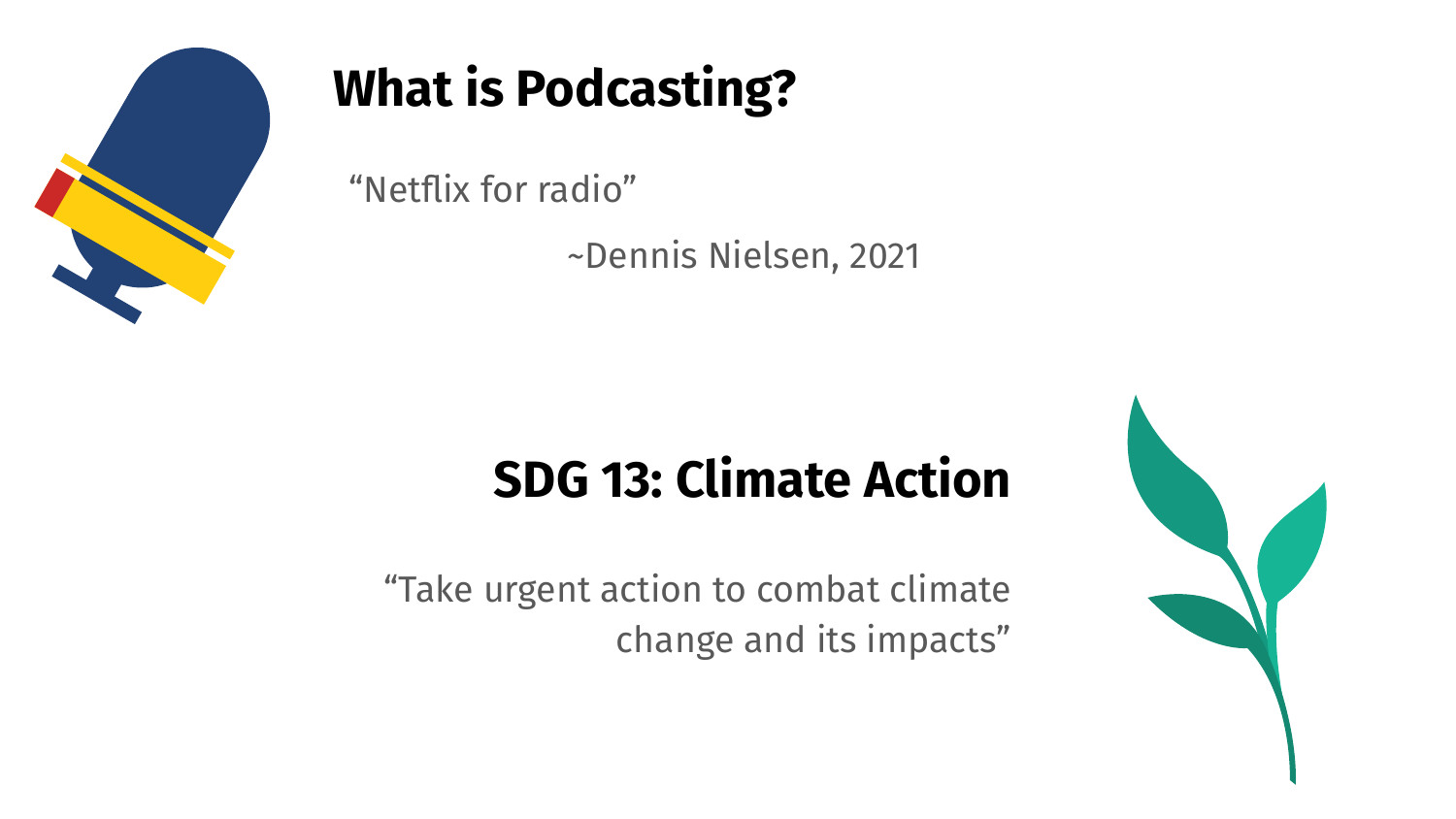Produced by youth, for youth

Podcast series that showcases stories and views from policymakers, activists and businesses working on climate change issues

Objectives:

- Raise awareness on the roles different stakeholders can play in addressing climate change, and of ASEF
- Empower people to take action

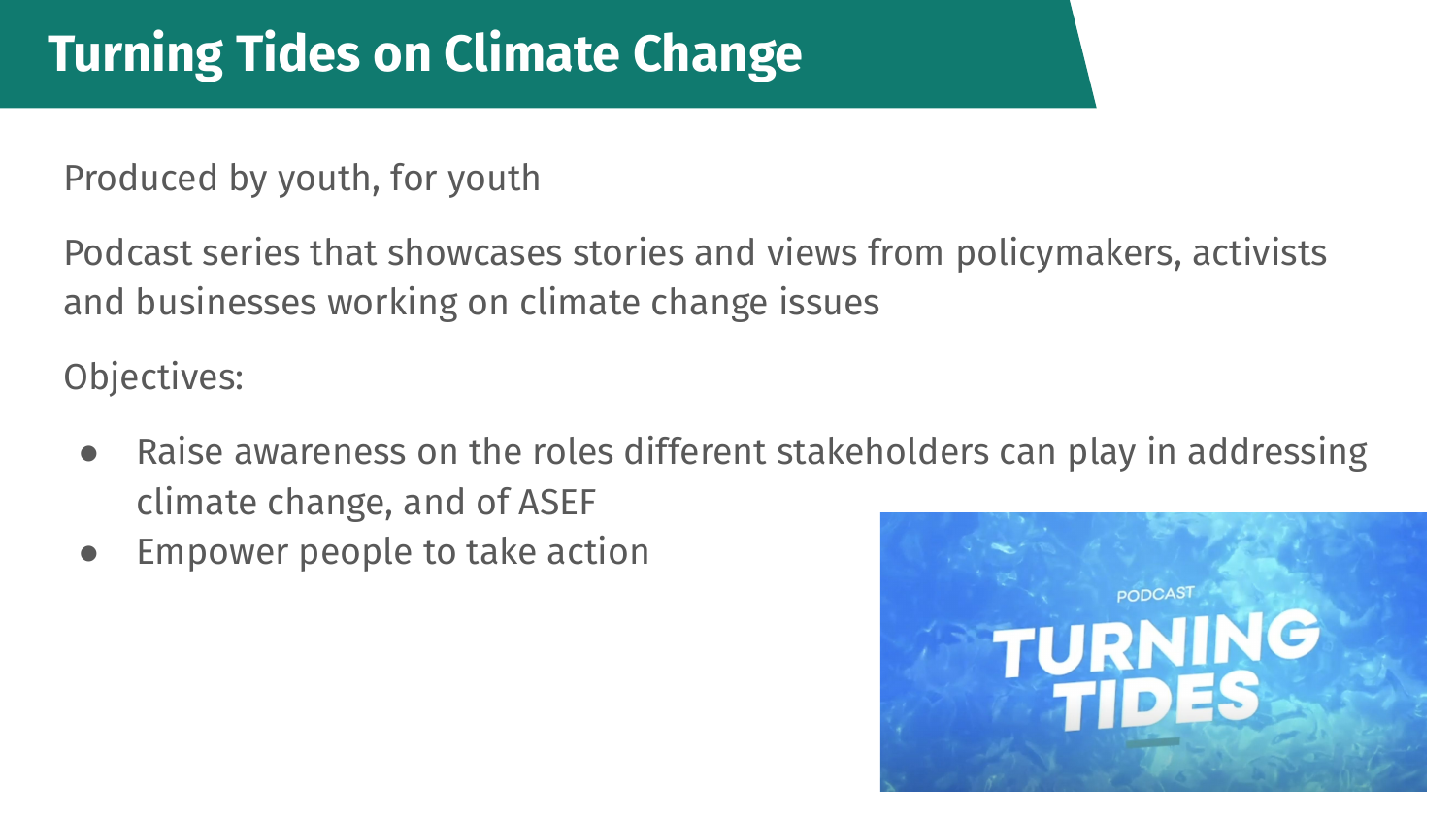### **List of Ready Episodes**

- 1. Teaser and Introduction
- 2. Mock COP
- 3. Blagichka Zero Waste
- 4. Pushing Policy: Anne Paulin

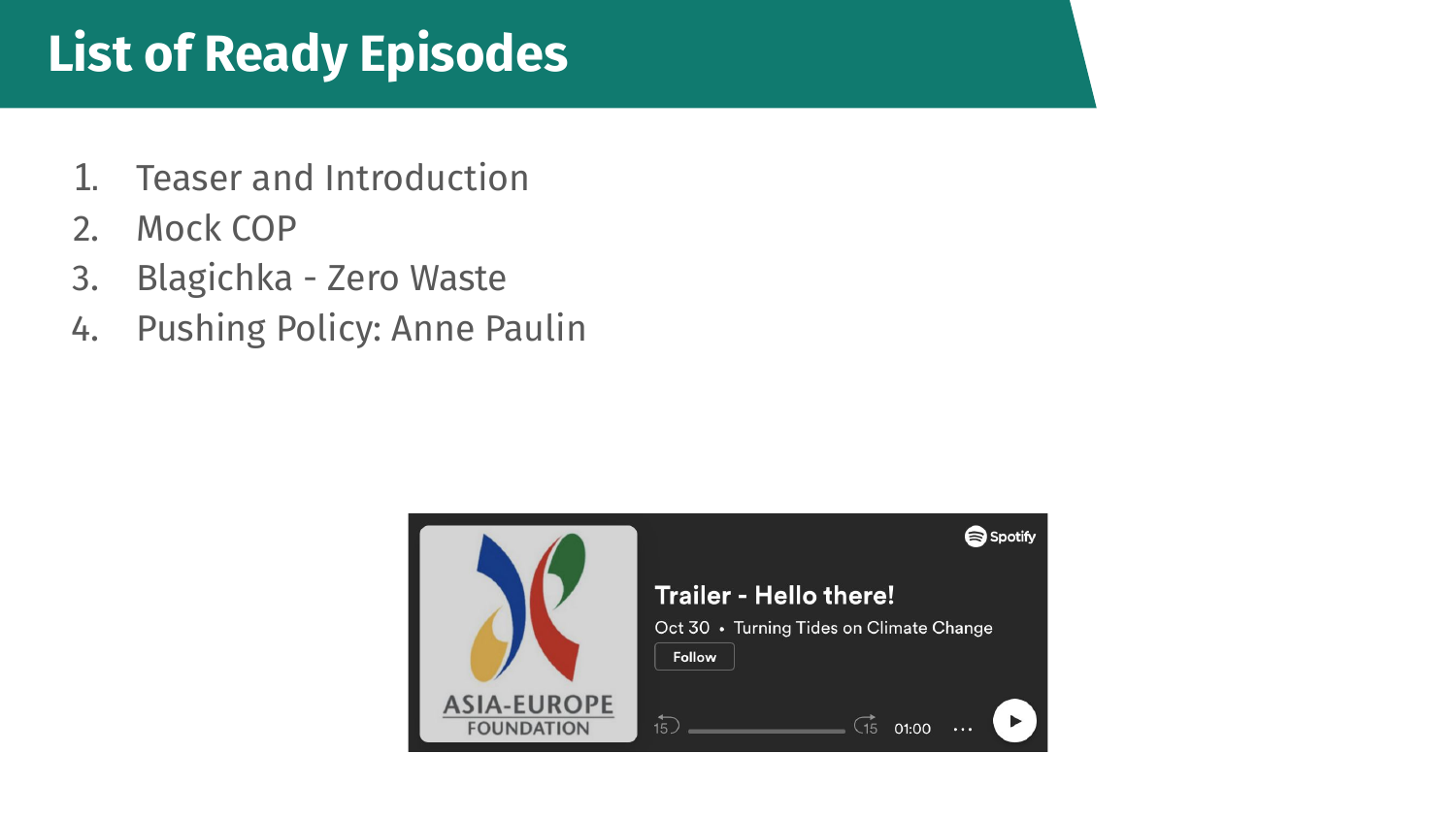In this episode, we interviewed Shreya KC, a climate

activist and Mock COP campaigner from Nepal.

#### **Key insights**

- Young climate activists across the world have issued a declaration which focuses on six aspects of climate action
- Campaigners are now working with Governments to implement these policies
- Young people in developing countries, having experienced climate impacts first-hand, are leading the calls for stronger climate action

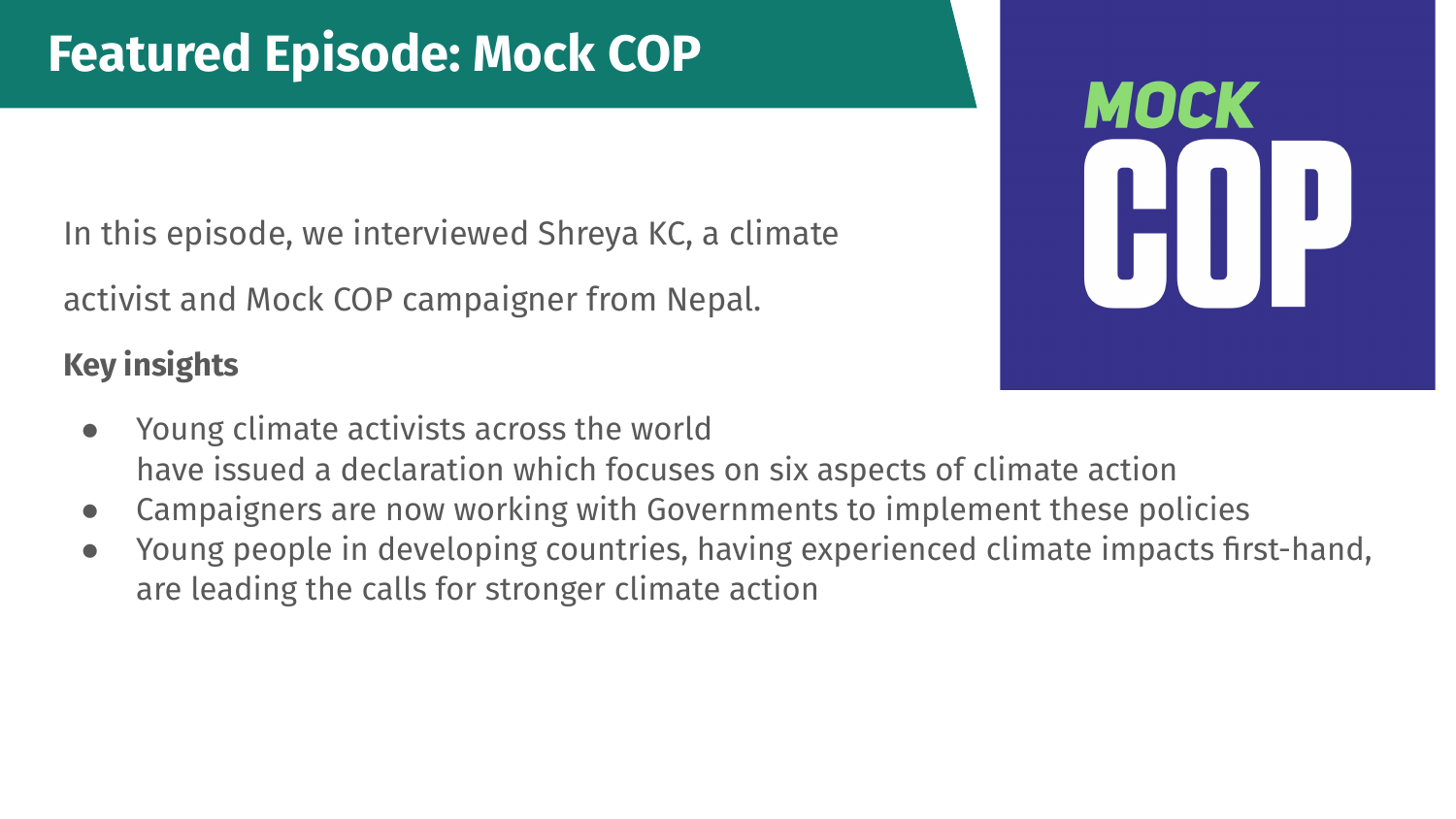### **Featured Episode: Blagichka - Zero Waste**

In this episode, we interviewed Blazhka Dimitrova, an environmental entrepreneur and founder of the first zero waste restaurant in Bulgaria that hires underprivileged youths.



*[Blagichka Zero Waste](https://foodsystems.community/blagichka-ltd-the-zero-waste-company/)* is among the winners of the UN competition "50 Best Small Business Providing "Good Food for All".

#### **Key insights**

- Based on the five principles of the zero waste philosophy, *Blagichka Zero Waste* shows that a food industry business could be entirely zero waste. What everyone could do to contribute to the process?
- Methodology for zero waste philosophy which the team shares with other restaurants
- From environmental to social entrepreneurship how the restaurant has found the solution to both?
- The challenges on the way to living a zero waste life the team behind Blagichka also train students, companies and NGOs so more people in Bulgaria will know about the zero waste philosophy and could practice it daily.
- Food for thought: *"Treat waste as a resource!"*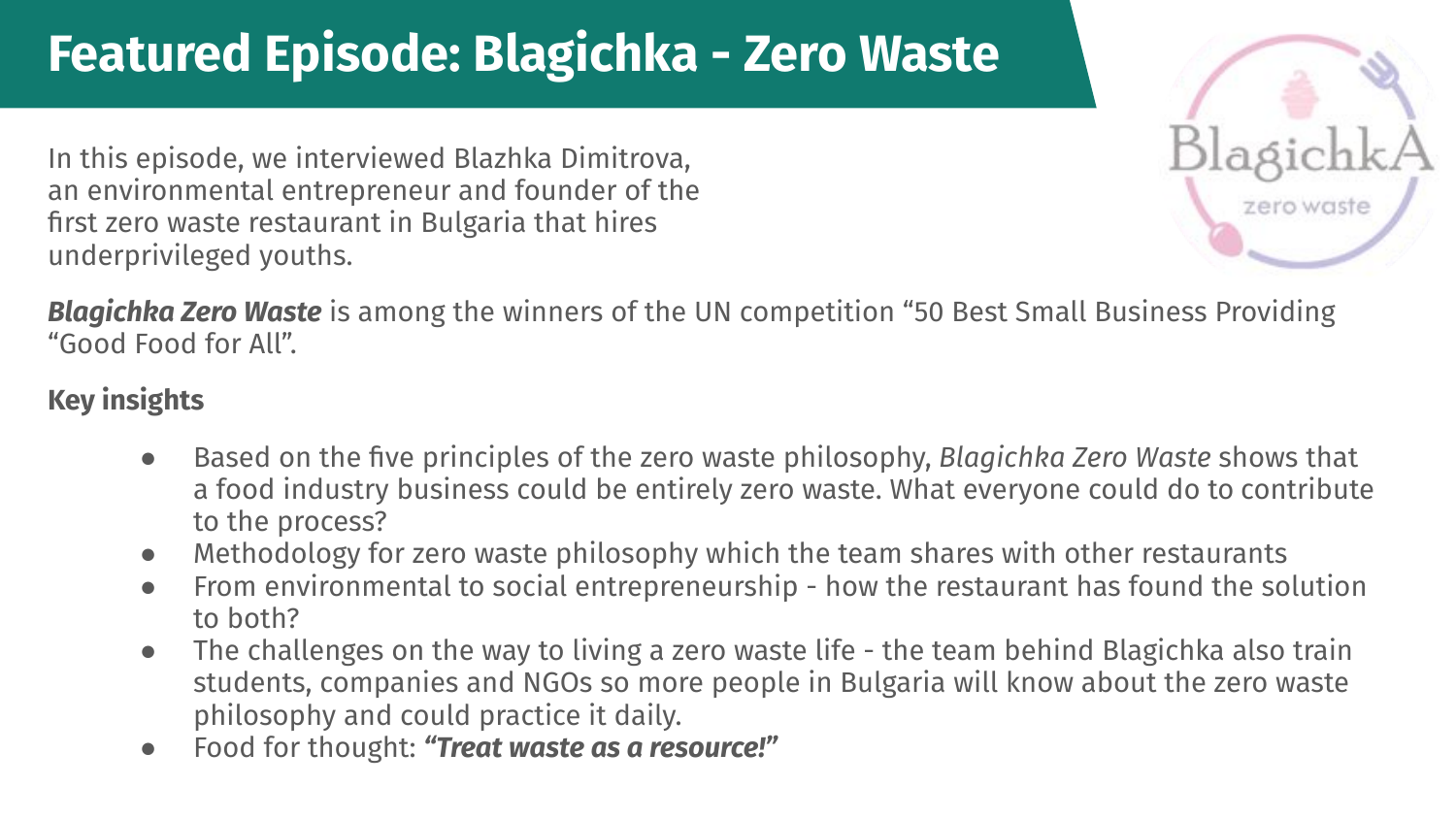### **Featured Episode: Pushing Policy with Anne Paulin**

In this episode, we interviewed MP Anne Paulin, spokeswoman on climate, energy and utilities, representing the governing Social Democratic Party in the Danish parliament.

*See the climate perspective from the other side of the table. How do policy makers see the climate change challenges, how do they tackle the problem in their political work and what challenges do they face?*

#### **Key insights**

- *Can hopefully give valuable insight to activists who want to push change.*
- *Interview conducted after Power Point deadline.*
- *● Key questions:*
	- What is the best channel of communication to engage with politicians like yourself?
	- What challenges do you, as a law maker, have to consider when it comes to implementing sound environmental policies?
	- Are you an optimist or a pessimist regarding our green planet?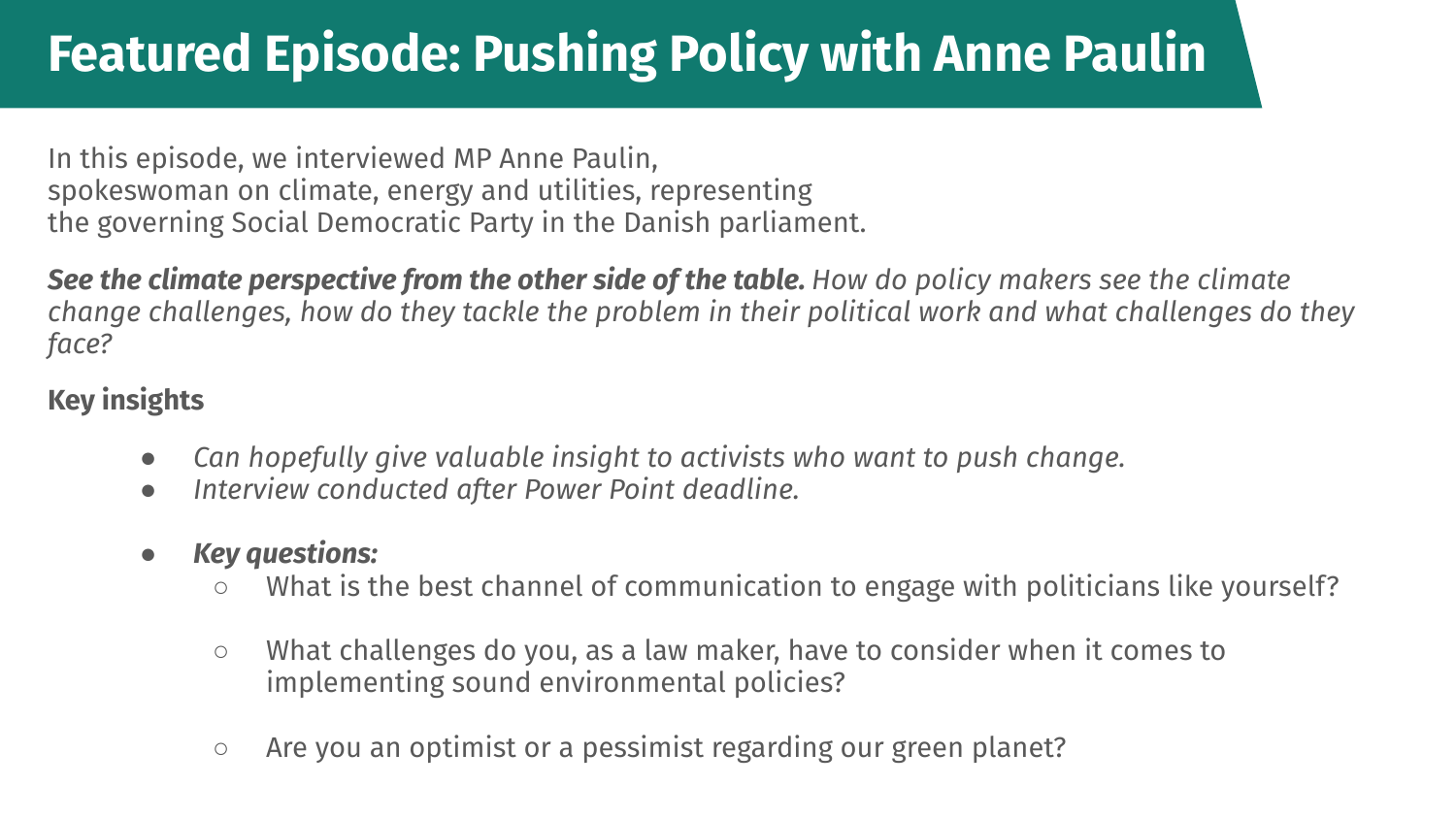#### **Challenges**

- Breakdown in leadership and an averted crisis in the subsequent power transition
- Political bureaucracy
- Publishing rights and download statistics

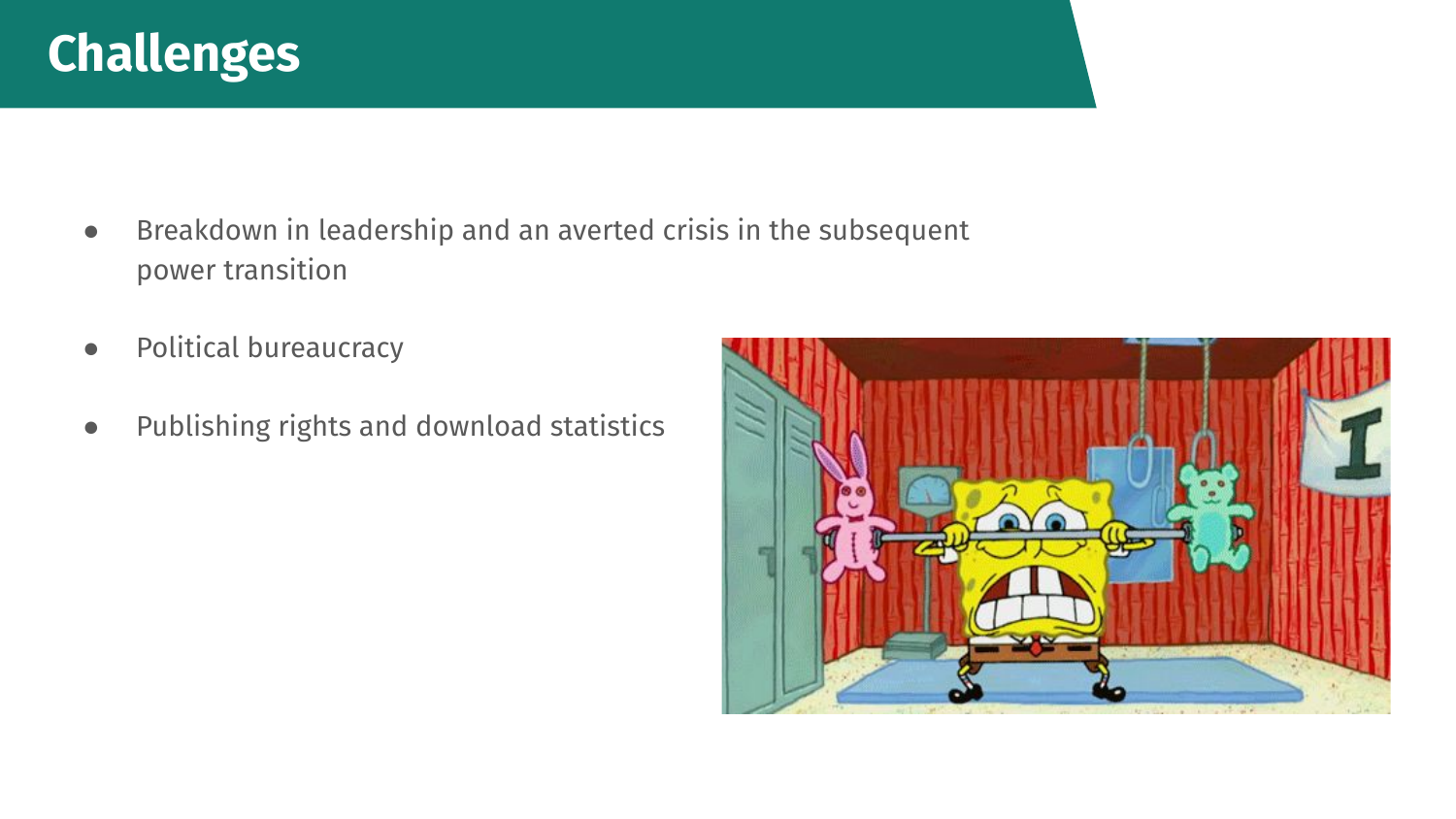#### **Key Results**

#### **Key result**

● An actual podcast!

#### **Other results**

- The troika of action (Civil society, business sector, politician)
- Beyoncé was right
	- Getting two birds stoned at once (SDGs #5 and #13)